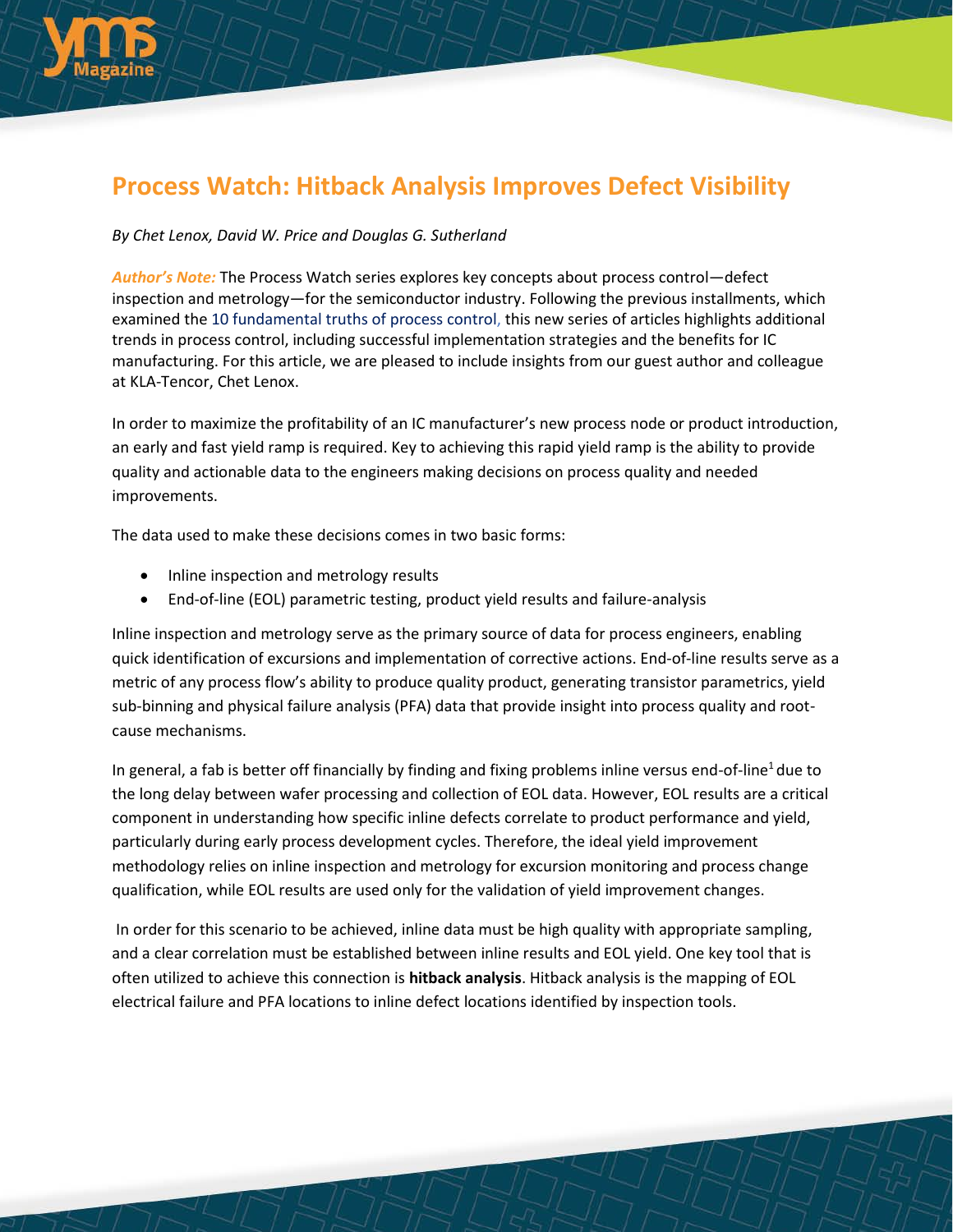

Hitback analysis comes in two basic forms. In the traditional method, EOL yield failures guide PFA, often in the form of a cross-section transmission electron microscope (TEM) confirmation of a physical defect. This physical location is then overlaid against inline defect locations for correlation to inline learning. This analysis often offers clear causality for yield failures, but is slow (dozens/week) and can be blind to defect modes that are difficult to locate or image in TEM.

The second method, which is growing in popularity, is to overlay the EOL electrical failure location directly to inline defect data (figure 1). This is largely enabled by modern logic design methods and analysis tools that allow electrical failures to be localized into "chain" locations where the failure is likely to occur. Furthermore, new technologies allow inline inspection to be guided to potential chain location failures based purely on design layout.

For example, KLA-Tencor's broadband plasma optical patterned wafer inspection systems incorporate patented technologies (NanoPoint™, pin•point™) that leverage design data to define very tiny inspection areas focused solely on critical patterns.<sup>2,3,4</sup> Using these design-based technologies to inspect patterns related to potential chain failures produces inspection results consisting of defects that are strongly correlated to end-of-line yield. This more direct technique allows for faster turn-around on analysis, enables higher sampling (hundreds of defects/wafer) and can provide successful causality on defect modes that are difficult to find physically at EOL.



*Figure 1. Hitback analysis technique where likely die fail chain locations from EOL are overlaid with inline inspection results.*

To achieve successful direct hitback analysis from electrical fail chains to inline defect locations, a number of methodologies are helpful: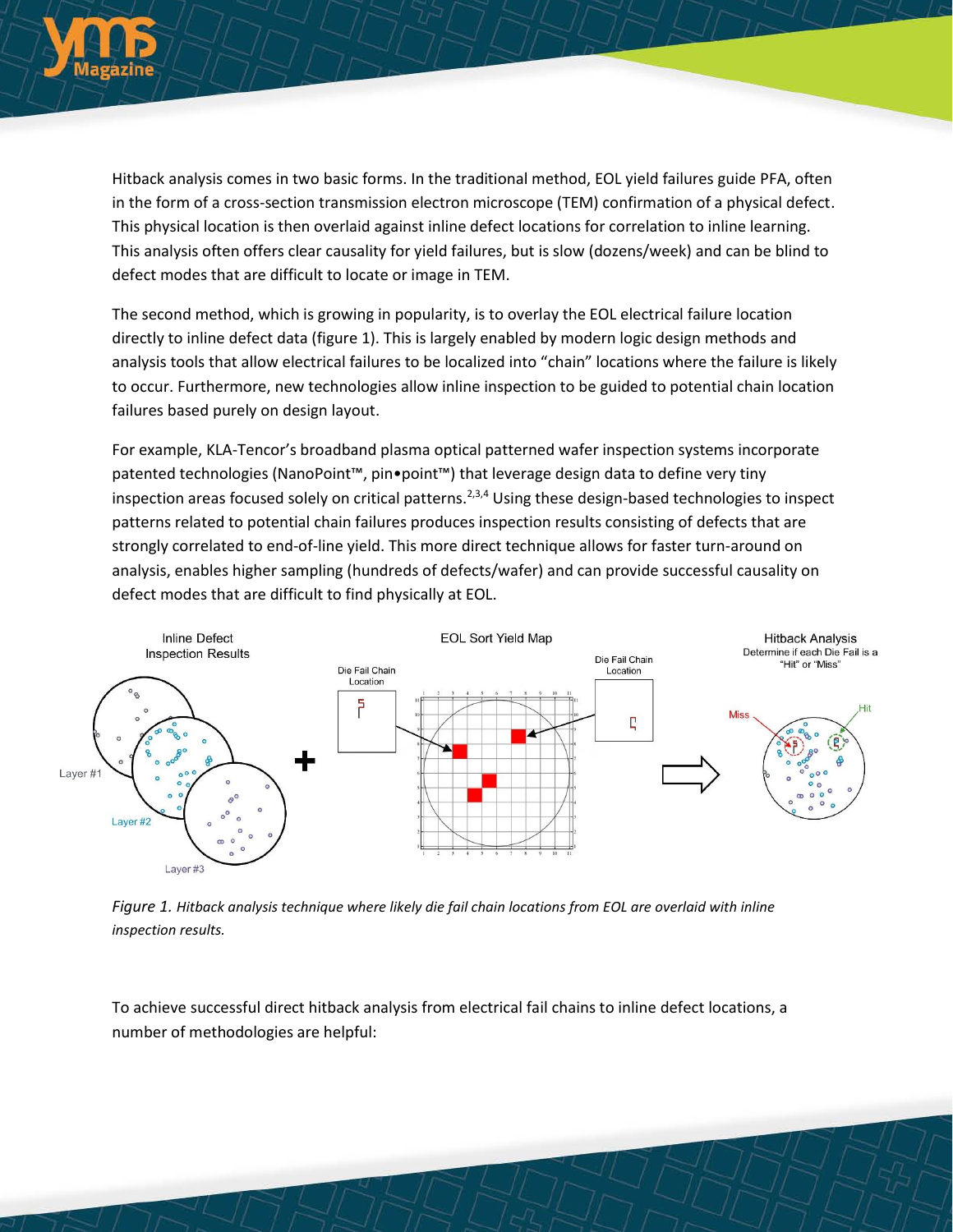

- Wafers that will be used for hitback analysis should be inspected at all key process steps. This avoids "holes" in potential causality to the EOL failure
- Geometry-based overlay algorithms should be used that combine the point-based inline defect location with area-based reporting of EOL chains
- The overlay distance allowed to label a chain-to-defect distance a "hit" must be large enough to allow for inspection tool defect location accuracy (DLA) but small enough that the statistical probability of false-positives is low; see Figure 2
- All defects found by the inspector should be used for analysis, not just defects that are classified by subsequent review steps
- Electrical fail chain locations should utilize layer information as well as x/y mapping



Overlay Threshold (um)

*Figure 2. The threshold used to overlay EOL electrical chains to inline defects must be optimized to avoid failures or false positives.* 

When performed properly, the hitback capture rate metric (in percentage) will quantify the number of fails which "hitback" to inline defects. This metric can be used broadly as an indicator of inline inspection capability, with higher numbers indicating that inline inspection can be more confidently